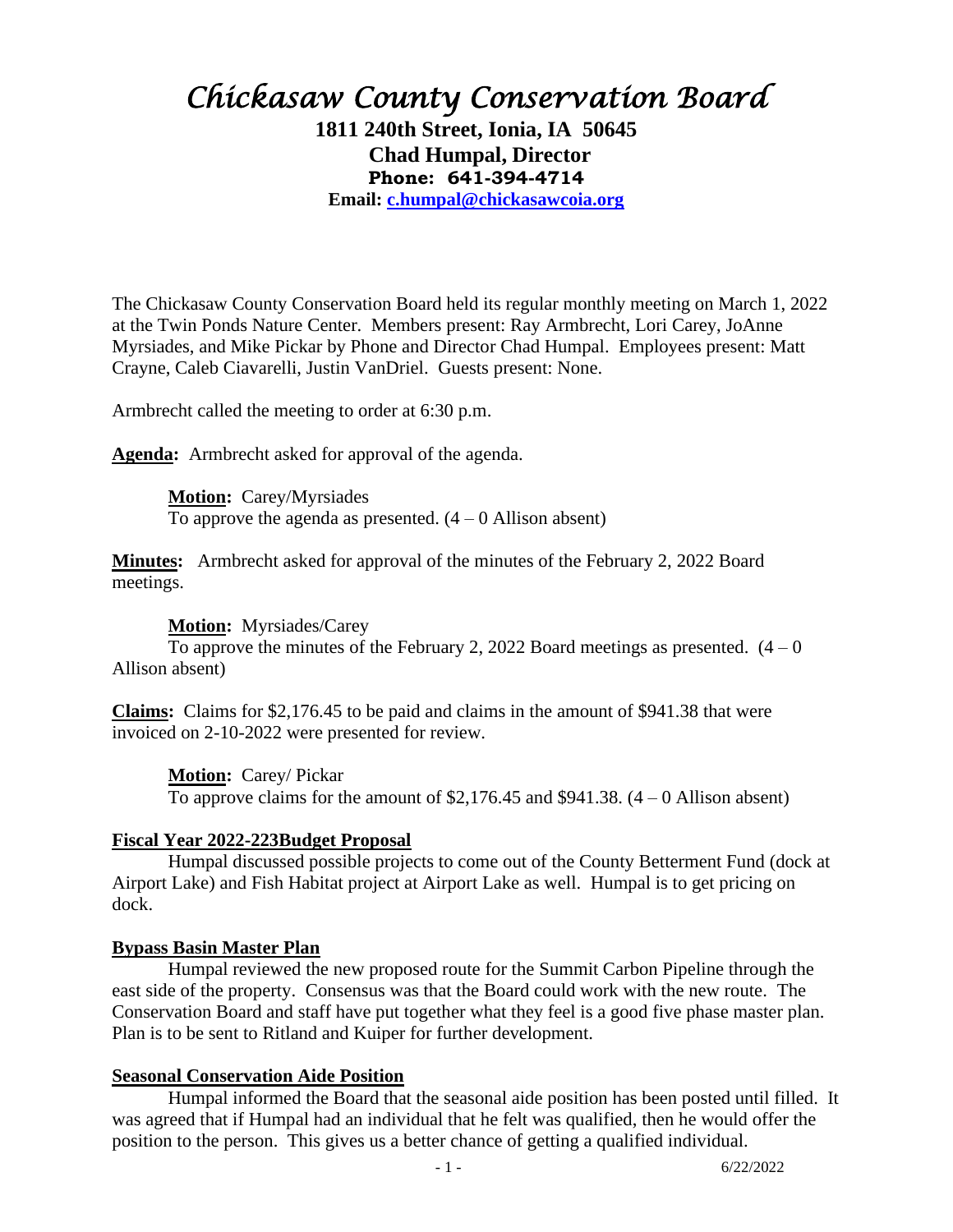# **Meeting this coming year**

Humpal presented the meeting calendar for the remainder of the year. Consensus from the Board is that the dates were acceptable at this time and can be changed if needed.

April 4 May 2 June 6 July 6 August 1 September 7 October 3 November 7 December 5

# **New Conservation Website**

Humpal reviewed the new county website that is being developed and asked if the board had anything they wanted to add to the site. At this time the board had no further additions.

# **Conservation Board Naming Policy**

Board looked at the naming policy and has no concerns at this time.

## **Discuss Roof on Pump House at Split Rock**

Samples of Decra metal shingles were looked at for the pump house at Split Rock Park. Armbrecht is going to present them to the Fredericksburg Lions Club to see if they are interested in helping with the project.

## **Friends Of Chickasaw County Conservation Update**

Crayne and Humpal gave an update on the FCCC meeting that was held on February 28, 2022.

## **Continuing Projects**

## Nature Center Bear/Bison Display

Robin Macomber started working on the display again on March 1.

## Timber Stand Improvement

Emma Kerns has submitted a plan. I will have a copy at meeting to look at. Ciavarelli and VanDriel have started tree removal and burning.

## Haus Park Vortex Weir

Nothing to report at this time

## **Discuss Future agenda Items**

Nothing new at this time